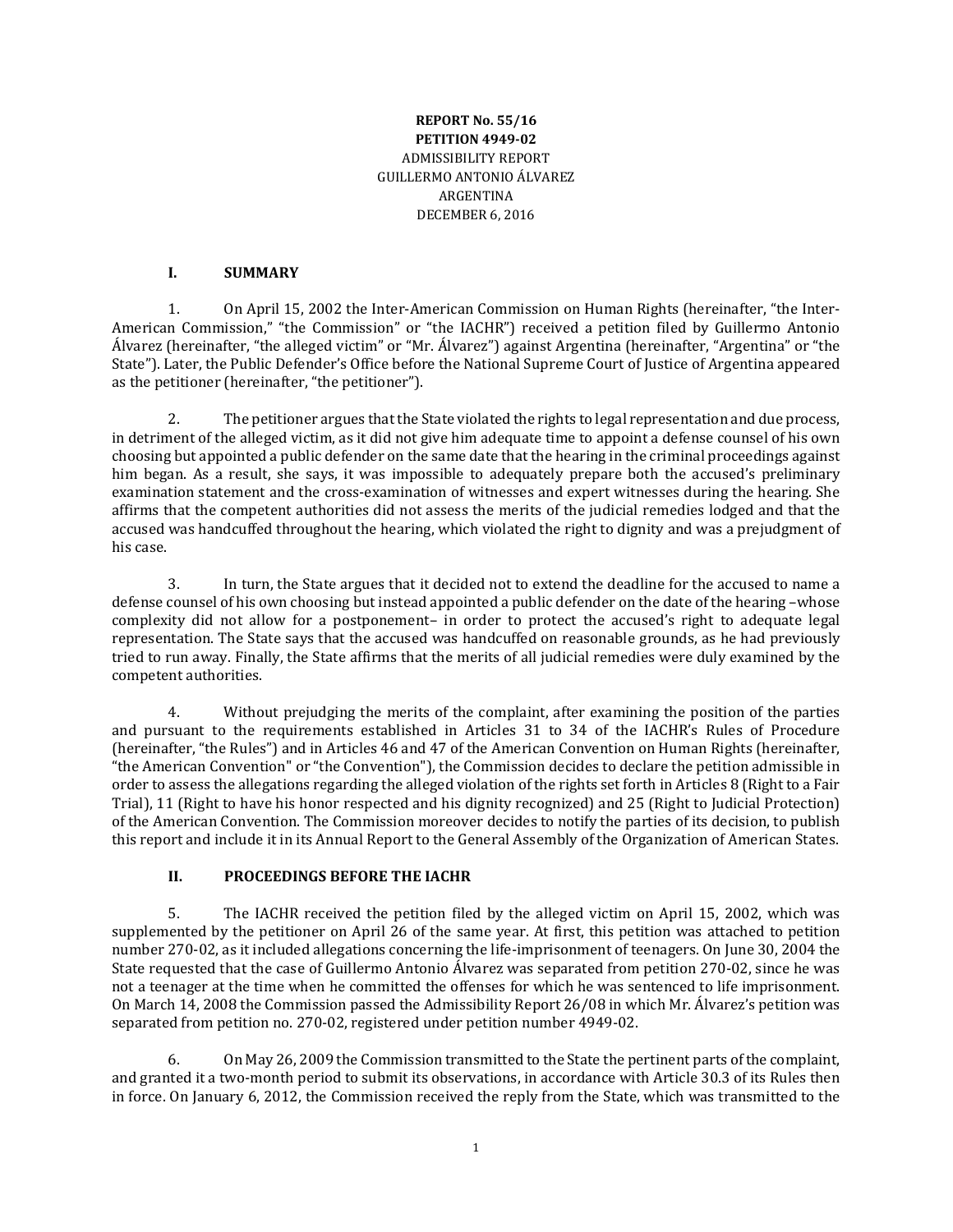petitioner on July 2, 2012. The petitioner submitted additional observations on August 1, 2012. In turn, the State sent its additional observations on May 21, 2013. These observations were duly transmitted to the other party.

### **III. POSITION OF THE PARTIES**

#### **A. Position of the petitioners**

7. By a resolution dated October 28, 1999, the Oral Juvenile Court No. 1 of Buenos Aires sentenced Mr. Álvarez to life imprisonment for two aggravated murders, four armed robberies and the theft of three vehicles in the City of Buenos Aires. In the petition it is argued that the proceedings did not abide by the right to due process, and that the alleged victim's defender filed several remedies to challenge the violations of due process, which the judicial authorities rejected due to strictly formal aspects.

8. More specifically, the petitioner argues that on September 22, 1999 it was decided that the hearing would be held at the Oral Juvenile Court No. 1, which had heard the alleged victim's criminal case. The petitioner says that due to the complexity of the matter, the preliminary hearing was to take place on October 12, 13, 15, 18, 19, 20, 22, 25, 26, 27 and 29 of that same year. She argues that on October 8 Mr. Álvarez revoked the power of attorney previously granted to his counsels, and requested enough time to name a new counsel. The petitioner alleges that the court dismissed the request and that, on the same date that the hearing began, it appointed the Deputy Public Defender to legally represent the alleged victim. She says that the public defender requested a postponement of the trial until October 19, 1999 to be able to prepare an adequate defense strategy, but that the request was rejected. The petitioner alleges that consequently, Mr. Álvarez's rights to legal representation in trial and to due process were violated.

According to the petitioner, the facts tend to establish a violation of the right set forth in Article 8.2 (c) of the American Convention, since she argues that the appointment of a defender who ignored the criminal case against the alleged victim, on the date that the proceedings began –which by then was of 'sixteen volumes, each of which with 200 pages, and numerous accumulated files'– did not allow the accused to have adequate time and means for the preparation of his defense.

10. In addition, she alleges violations of the right set forth in Article 8.2 (d) of the American Convention, as the Oral Juvenile Court No. 1 denied Mr. Álvarez the right to name a defense counsel of his own choosing but assigned him a public defender instead. On top of this, the public defender had her first communication with the accused "after the hearing had begun, and at her request to postpone the hearing so that the accused could communicate freely and privately with her, the Court rejected her request, in violation of the conventional right invoked."

11. Moreover, she alleges violations of the rights set forth in Articles 8.1 and 8.2 (g) and (f) of the American Convention, since the way in which the defender was appointed legal representative did not allow her to prepare a proper examination of the witnesses and expert witnesses summoned, in accordance with the interests of the alleged victim. She argues that the accused's right to be heard and to provide material defense were violated, since the accused lacked adequate time to prepare his preliminary examination statement with the assistance of his counsel, and since the request to postpone the hearing was rejected. The petitioner argues that the official defender was made to legally represent Mr. Álvarez when she ignored the accused's account of facts but knew the account given by the co-accused in the same proceedings, as she had been counsel for the latter. Consequently, when it was time for her to examine the witnesses and expert witnesses, there was the risk of asking questions that could have been detrimental to Mr. Álvarez.

12. The petitioner also alleges the violation of the right set forth in Article 11.1 of the American Convention, since the alleged victim was handcuffed throughout the hearing, which she says violates the principle of presumption of innocence and Mr. Álvarez's personal dignity. Likewise, it is argued that with the handcuffs on, the accused could not take down notes of the events in the proceedings. In the framework of the appeal and the complaint appeal filed, the defense said that any attempt to run away was impossible; for it was not a public trial and there were special police forces.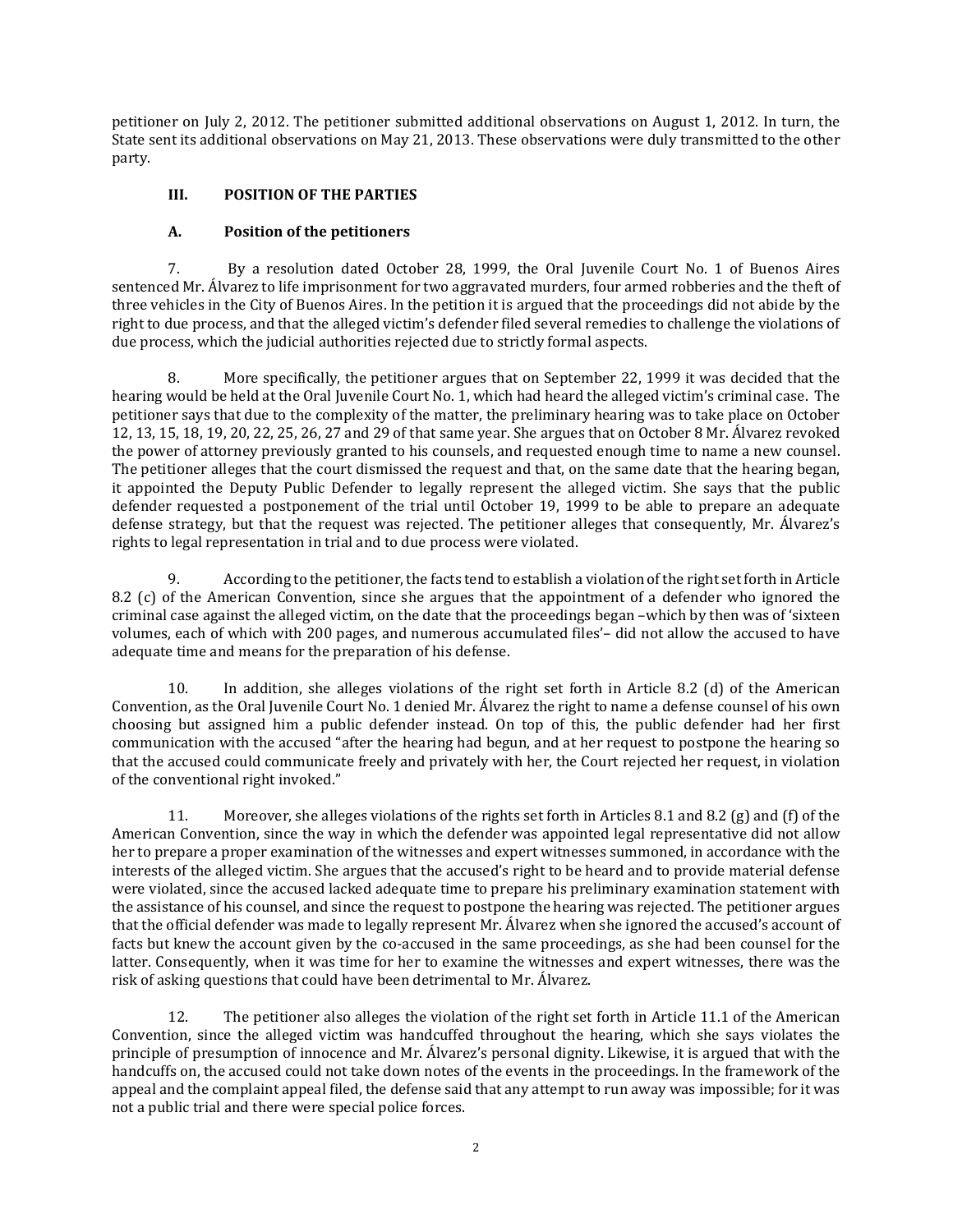13. Furthermore, she alleges the violation of the right set forth in Article 8.2 (h) of the American Convention, since in the assessment of the appeal filed on November 19, 1999, the Second Chamber of the Chamber of Criminal Appeals did not analyze the merits of the matter, after which the accused was left in a state of defenselessness. Lastly, the petitioner alleges the violation of the right set forth in Article 8.2 (e) of the American Convention, on the grounds that the official defender appointed before the National Chamber of Criminal Appeals did not use the necessary and adequate procedures to comply with the accused's intent of appealing the judgement by the Second Chamber confirming the verdict against him.

14. Based on the foregoing, the petitioner argues that to the detriment of the alleged victim, the State violated the rights set forth in Articles 8.1, 8.2 (c), (d), (e), (f), (g) and (h), and 11.1, all of which are in agreement with Article 1.1 of the American Convention on Human Rights.

#### **B. Position of the State**

15. According to the State, the petition must be dismissed, as it was referred to the State seven years after it was lodged with the Commission.

16. The State alleges that the decision of keeping Mr. Álvarez handcuffed was based on the information provided by the special security forces that guard accused persons and who deemed the measure necessary due to his several runaway attempts in co-occurrence with criminal assault. The State alleges that said decision was made through a completely independent procedure and that it cannot be seen as a prejudgment about the presumption of innocence. It also argues that the decision made at the hearing was objected via a complaint appeal filed by the alleged victim's defense and subjected to the court's decision.

17. It alleges that the appointment of a public defender by the Oral Juvenile Court No. 1 sought to safeguard the rights to legal representation and a fair trial in favor of Mr. Álvarez. It states that such appointment was made only when the alleged victim had rescinded the power granted to counsels of his own choosing on a date very close to the one set for the beginning of the hearing; so, the State ensured that the accused had an adequate defense throughout the hearing.

18. The State informs that the appointment of a public defender was a subsidiary and emergency measure to ensure that the hearing was held under normal conditions and in conformity with legal safeguards. It says that Mr. Álvarez used his right to rescind the powers of attorney more than once, before and after the hearing; therefore, the State did not violate this right.

19. It argues that the public defender, who is alleged not to have had enough time to prepare the defense for the alleged victim, had previously been acquainted with the criminal case in which the criminal facts were investigated; and that consequently, she did not fully ignore Mr. Álvarez's situation. It affirms that under the Argentine Criminal Code of Procedure, the situation alleged by the petitioner is not a reason for the postponement of the hearing.

20. The State alleges that the complexity of the hearing must be taken into account, as it was a procedural stage involving numerous individuals, "such as accused persons, witnesses, prosecutors, expert witnesses, etc." and was decided to be held throughout 11 days, "along with the delays that the change of any of those dates could have caused." Concerning the petitioner's allegations about the inability to use the necessary judicial remedies, it says that "all the remedies filed by Álvarez's representatives were duly assessed and processed," and that if the petition is admitted, there would be "another stage of review about matters that are out of the Commission's competence".

21. To conclude, the State argues that given that the facts alleged do not tend to establish a violation of the rights protected by the American Convention on Human Rights, the petition is inadmissible and requests the IACHR to follow suit.

#### **IV. ANALYSIS ON COMPETENCE AND ADMISSIBILITY**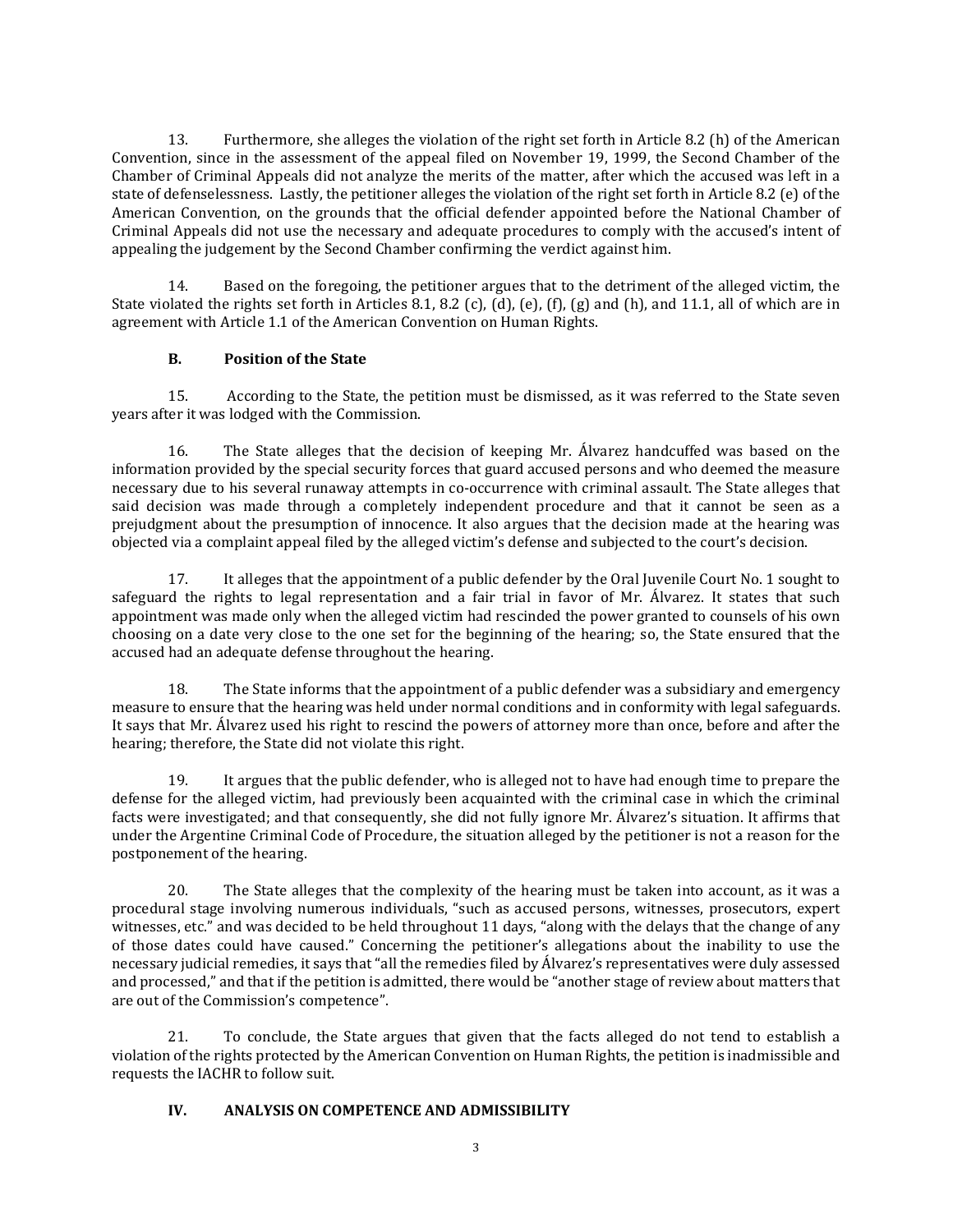# **A. Competence**

22. Under Article 23 of the IACHR's Rules and Article 44 of the American Convention, the petitioner is entitled to lodge complaints with the Commission. In the petition, the alleged victim is an individual person whose rights are protected under the American Convention, which the State of Argentina is bound to abide by. As to the State, the Commission declares that Argentina is a State Party to the Convention since September 5, 1984, when it deposited its instrument of ratification of the treaty. As a result, the Commission is competent *ratione personae* to examine the petition. The Commission is also competent *ratione loci* to assess the petition, in so far as it alleges violations that seemingly occurred within the territory of Argentina.

23. The Commission is competent *ratione temporis*, since by the time that the facts in the petition are said to have taken place, the State was already bound to respect and ensure the rights protected by the American Convention on Human Rights. Finally, the Commission is competent *ratione materiae* regarding the alleged violations of human rights protected by the American Convention on Human Rights.

24. The Inter-American Commission takes note of the State's claim about the failure to refer the petition within the stipulated period. In this regard, the IACHR says that after receipt there is no deadline for the referral of petitions to the State, under the American Convention and the Commission's Rules. Moreover, in none of them is it set forth that the time in between the receipt of a petition and its transmission to the State makes the petition inadmissible.

# **B. Admissibility requirements**

# **1. Exhaustion of domestic remedies**

25. Under Articles 31.1 of the Rules and 46.1.a) of the American Convention, for a petition to be admissible, domestic remedies must have been pursued and exhausted, in accordance with generally recognized principles of international law. This requirement is aimed at enabling national authorities to take cognizance of the alleged violation of a protected right and, if applicable, reverse the situation before it is heard by an international body.

26. The petitioner affirms thatin objection to the condemnatory sentence dated October 28, 1999, she lodged an appeal, a complaint appeal for denial of appeal, an extraordinary appeal and a complaint appeal for denial of extraordinary appeal, with the Argentine Supreme Court of Justice, whose resolution was notified on October 30, 2001. In turn, the State affirms that the requirement of prior exhaustion of domestic remedies has been met and has no objections in this regard.

27. As a result, the Commission concludes that in this case, domestic remedies have been pursued and exhausted in conformity with Articles 46.1 of the American Convention and 31.1 of the Rules.

# **2. Timeliness of the petition**

28. Under Articles 46.1.b of the American Convention and 32.1 of the Rules, for a petition to be declared admissible by the Commission, it must be lodged within a period of six months from the date on which the alleged victim was notified of the final judgment. According to the present complaint, the resolution of the Argentine Supreme Court of Justice was notified on October 30, 2001 and the petition to the IACHR was filed on April 26, 2002. In view of this, the Commission finds that the requirement set forth in Articles 46.1 (b) of the Convention and 32.1 of the IACHR's Rules has been met.

# **3. Duplication of proceedings and International** *res judicata*

29. From the case file, there is nothing to indicate that the subject matter of the petition is pending in another international proceeding for settlement or that it duplicates a petition already examined by this or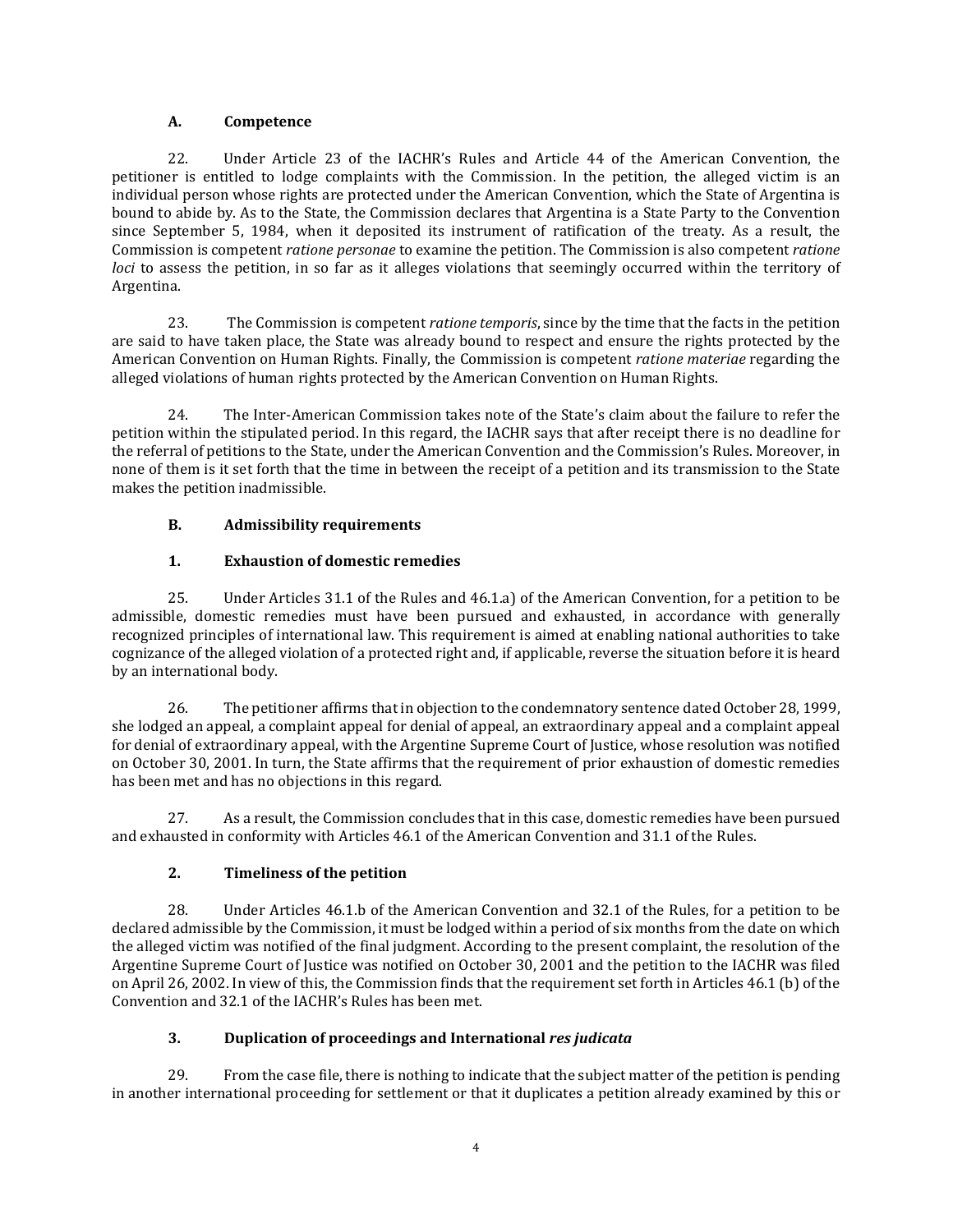by another international body. Therefore, inadmissibility requirements set forth in Articles 46.1 (c) and 47 (d) of the Convention and Articles 33.1.a and 33.1.b of the Rules do not apply.

### **4. Colorable claim**

30. The Commission must decide if the facts alleged tend to establish a violation of protected rights, under Articles 47 (b) of the American Convention and 34 (a) of the Rules of Procedure, or if the petition is 'manifestly groundless' or 'obviously out of order,' under Articles 47 (c) of the American Convention and 34 (b) of the Rules. The assessment criteria for admissibility differs from that used for the assessment ofthe merits of the petition, since the Commission only undertakes a *prima facie* assessment to determine whether the petitioners have established the apparent or possible violation of a right protected by the American Convention on Human Rights. It is a general analysis not involving a prejudgment of, or issuance of a preliminary opinion on the merits of the matter.

31. Moreover, the corresponding legal instruments do not require a petitioner to identify the specific rights allegedly violated by the State in the matter brought before the Commission, although petitioners may do so. It is for the Commission, based on the system's jurisprudence, to determine in its admissibility report which provisions of the relevant Inter-American instruments are applicable and could be found to have been violated if the alleged facts are proven by sufficient elements.

The petitioner argues that the State's arbitrary appointment of a public defender in order to hold the hearing in the criminal proceedings, on the date these began; the consequent lack of time for her to prepare, along with the consequences brought by the fact that the public defender ignored the case against Mr. Álvarez at the moment of assisting the alleged victim concerning his preliminary examination statement and examining the witness and expert witness, resulted in violations to the rights set forth in Articles 8.1 and 8.2 (c), (d), (f) and (g) of the American Convention. She also alleges that Mr. Álvarez's official defense committed a series of mistakes during the preliminary proceedings, which violated the right set forth in 8.2 (e) of the above instrument. Moreover, she argues that the legal remedies lodged were dismissed without prior examination of the merits of the matter, due to formal issues contrary to the essence of the right to appeal a judgment to a judge or a higher court as set forth in Articles 8.2 (h) and 25 of the Convention. She also argues that the alleged victim was handcuffed throughout the hearing, which violated the right to the recognition of dignity under Article 11.1 of said instrument.

33. In turn, the State says that the appointment of an official public defender on the same date that the hearing began was precisely done to safeguard the accused's rights to adequate legal representation and a fair trial as established by the Convention. Concerning the remedies lodged by the alleged victim, the State argues that all of them were duly assessed and processed by the judicial authorities. As to the fact that the alleged victim was handcuffed throughout the hearing, the State alleges that said measure was necessary due to his previous runaway attempts, and that this decision was made after a completely independent procedure and that, as a result, it cannot be seen as a prejudgment about the alleged victim's situation.

34. In view of the elements of fact and law filed by the petitioners, along with the nature of the matter brought to its attention, the IACHR believes that, if proved, the facts alleged may tend to establish possible violations of the human rights protected by Articles 8, 11 and 25 of the American Convention in agreement with Article 1.1 of said legal instrument. The Commission will analyze in the merits report the alleged violations of due process as well as the necessity and proportionality of the measure of keeping Mr. Álvarez handcuffed during the hearing, according to Article 11 of the Convention.

# **V. CONCLUSIONS**

35. Based on the above elements of fact and law, the Inter-American Commission concludes that this petition meets the admissibility requirements set forth in Articles 31 to 34 of the Rules and Articles 46 and 47 of the American Convention, and without prejudgment of the merits of the matter,

#### **THE INTER-AMERICAN COMMISSION ON HUMAN RIGHTS**